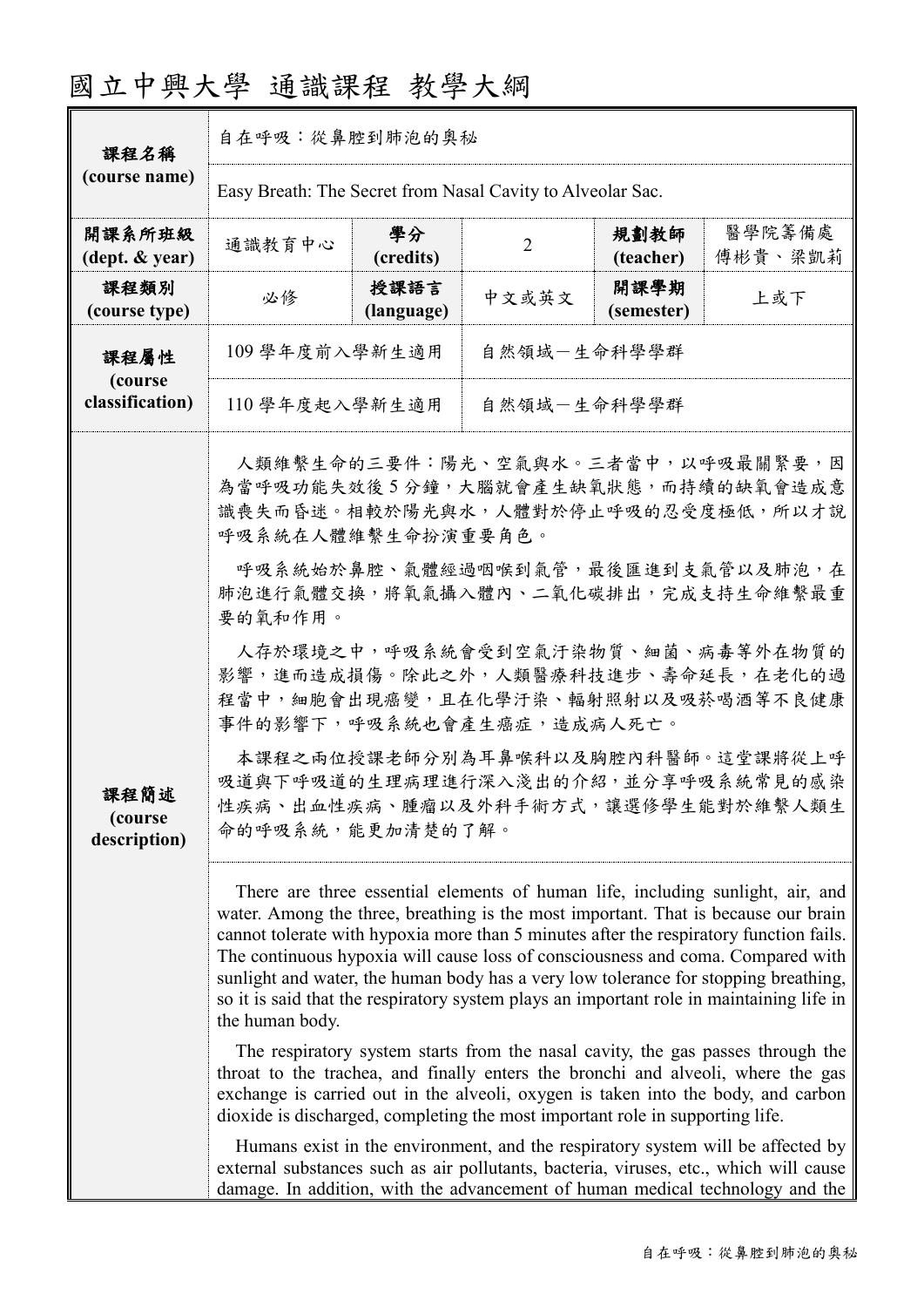|                                                                                               | prolongation of life span, the malignant change of aging cells and organs will<br>development. Moreover, chemical pollution, radiation exposure, smoking and<br>drinking are well known risk factors associated with cancer development.<br>The two teachers of this course are medical specialists of otolaryngologist and<br>pulmonologist. This class will give students the comprehensive overview of the<br>physiology and pathology of the upper and lower respiratory tract. In addition,<br>teachers will share the knowledge regarding infectious diseases, hemorrhagic<br>diseases, tumors, and surgical intervention of the respiratory system. Through this<br>class, we want to bring students the new perspective and viewpoints to understand<br>how the respiratory system works to maintain human life and how to protect people<br>from suffering diseases in the respiratory tract system. |                                  |         |  |         |         |
|-----------------------------------------------------------------------------------------------|---------------------------------------------------------------------------------------------------------------------------------------------------------------------------------------------------------------------------------------------------------------------------------------------------------------------------------------------------------------------------------------------------------------------------------------------------------------------------------------------------------------------------------------------------------------------------------------------------------------------------------------------------------------------------------------------------------------------------------------------------------------------------------------------------------------------------------------------------------------------------------------------------------------|----------------------------------|---------|--|---------|---------|
| 教學目標                                                                                          | 一、認識呼吸系統的組成:上呼吸道與下呼吸道<br>二、熟悉上、下呼吸道系統的生理病理<br>三、認識上、下呼吸道系統的感染性疾病<br>四、認識上、下呼吸道系統的腫瘤疾病<br>五、掌握環境因子對於呼吸系統的影響<br>六、呼吸道疾病的精準醫療與未來醫療發展                                                                                                                                                                                                                                                                                                                                                                                                                                                                                                                                                                                                                                                                                                                                                                             |                                  |         |  |         |         |
| (course)<br>objectives)                                                                       | 1. Understand the composition of the respiratory system: upper and lower airways<br>2. Familiar with the physiology and pathology of the upper and lower respiratory<br>system<br>3. Recognize infectious diseases of upper and lower respiratory system<br>4. Recognize tumor diseases of upper and lower respiratory system<br>5. Master the influence of environmental factors on the respiratory system<br>6. Precision Medicine for Respiratory Diseases and Future Medical Development                                                                                                                                                                                                                                                                                                                                                                                                                  |                                  |         |  |         |         |
| 先修課程<br>(prerequisites)                                                                       | 無(None)                                                                                                                                                                                                                                                                                                                                                                                                                                                                                                                                                                                                                                                                                                                                                                                                                                                                                                       |                                  |         |  |         |         |
| 核心能力配比 (六項加總100%)<br>(core learning outcomes)                                                 |                                                                                                                                                                                                                                                                                                                                                                                                                                                                                                                                                                                                                                                                                                                                                                                                                                                                                                               |                                  |         |  |         |         |
| 人文素養 30%   科學素養 50%                                                                           |                                                                                                                                                                                                                                                                                                                                                                                                                                                                                                                                                                                                                                                                                                                                                                                                                                                                                                               | 溝通能力 20%                         | 創新能力 0% |  | 國際視野 0% | 社會關懷 0% |
| 教學方法 (teaching methods)                                                                       |                                                                                                                                                                                                                                                                                                                                                                                                                                                                                                                                                                                                                                                                                                                                                                                                                                                                                                               | 學習評量方式 (evaluation)              |         |  |         |         |
| 簡報授課、病例分析、學生報告與回饋                                                                             |                                                                                                                                                                                                                                                                                                                                                                                                                                                                                                                                                                                                                                                                                                                                                                                                                                                                                                               | 期中報告 40%<br>期末報告 40%<br>課堂討論 20% |         |  |         |         |
| 授課內容(單元名稱與內容、習作 / 考試進度、備註)<br>(course content and homework / tests schedule)                  |                                                                                                                                                                                                                                                                                                                                                                                                                                                                                                                                                                                                                                                                                                                                                                                                                                                                                                               |                                  |         |  |         |         |
| 第一周、課程簡介、課程概論、上下呼吸道系統簡介<br>第二周、爭一口氣:好好呼吸<br>第三周、流鼻血了,要不要緊呢?<br>第四周、為什麼聞不到味道?<br>第五周、我是過敏還是感冒? |                                                                                                                                                                                                                                                                                                                                                                                                                                                                                                                                                                                                                                                                                                                                                                                                                                                                                                               |                                  |         |  |         |         |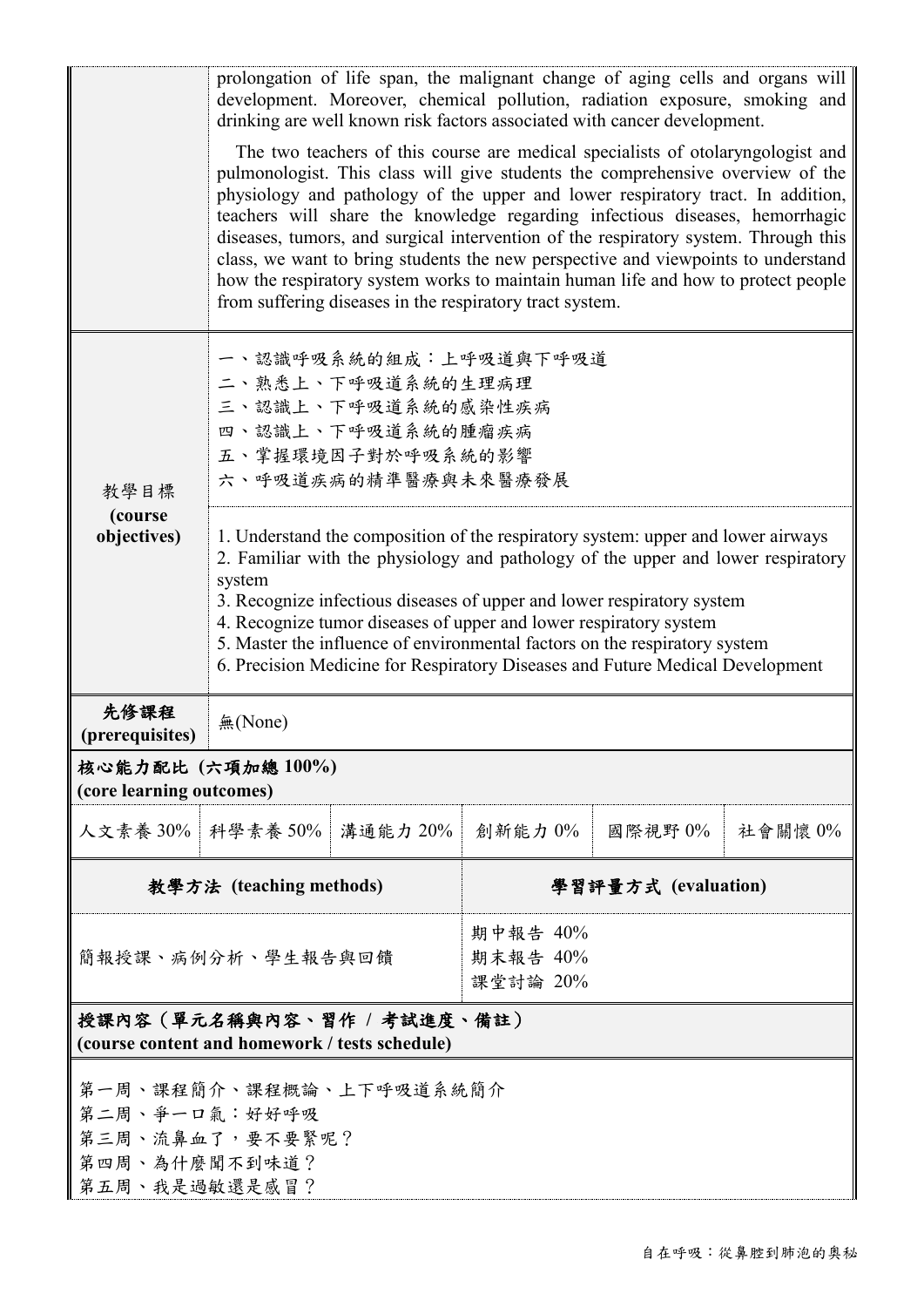第六周、鼻竇炎 第七周、鼾聲如雷 第八周、聲音沙啞、喉嚨卡卡:常見的喉科疾病 第九周、期中報告 第十周、上帝的精妙設計一人類如何進行氣體交換與進行呼吸道防衛 第十一周、大瘟疫一從流感、肺炎到新冠肺炎 第十二周、為什麼會咳血? 從肺結核到支氣管擴張症 第十三周、沉默殺手一認識肺癌 第十四周、久咳不癒、喘-我是不是有氣喘? 第十五周、會呼吸的痛一空氣汙染對於呼吸健康的傷害 第十六周、什麼是菜瓜布肺一認識肺纖維化疾病 第十七周、肺部疾病的精準醫療與未來發展 第十八周、期末報告

## 教科書與參考書目(書名、作者、書局、代理商、說明)

**(textbook & other references)**

- 1. 槍炮、病菌與鋼鐵:人類社會的命運〔20 週年典藏紀念版〕,Jared Diamond,王道還、廖月 娟譯,時報出版
- 2. 藥物獵人:不是毒的毒 x 不是藥的藥,從巫師、植物學家、化學家到藥廠,一段不可思議的 新藥發現史 THE DRUG HUNTERS: The Improbable Quest to Discover New Medicines, Donald [R. Kirsch,](https://search.books.com.tw/search/query/key/Donald+R.+Kirsch/adv_author/1/) [Ogi Ogas](https://search.books.com.tw/search/query/key/Ogi+Ogas/adv_author/1/), 呂奕欣譯[,臉譜出](https://www.books.com.tw/web/sys_puballb/books/?pubid=face)版社
- 3. 醫學,為什麼是現在這個樣子?從宗教、都市傳染病到戰地手術,探索人類社會的醫病演變 史,馬克‧傑克森,王惟芬譯,臉譜出版社
- 4. 手術劇場:470 幀重現 19 世紀外科革命及器械的醫療繪畫,理查‧巴奈特,黎湛平譯,麥田出 版社
- 5. 改變歷史的 50 種醫藥 (A history of medicine in fifty objects),吉爾保羅著,崔宏立譯,積木文 化

### 課程教材(教師個人網址請列在本校內之網址)

**(teaching aids & teacher's website)**

另行公告

#### 課程輔導時間

**(office hours)**

另行公告

※本課程如符合下列主題項目,請勾選(可複選,無則免填):

| 學<br>臺灣文       | .命教育<br>Æ     | 亚笙<br>卍<br>ЖIJ | 情緒管理 |
|----------------|---------------|----------------|------|
| 產權<br>智慧<br>.財 | 写全<br>貣<br>訊安 | 健康             | 永續發展 |

#### ※本課程如符合下列 **17** 項聯合國永續發展目標,請勾選(可複選,無則免填):

| $\Box$ 1. 消除貧窮 | □ 10. 減少國內及國家間不平等 |
|----------------|-------------------|
| $\Box$ 2. 終止飢餓 | □ 11. 永續發展的市政規劃   |
| 3. 良好健康與社會福利   | □ 12. 確保永續消費和生產模式 |